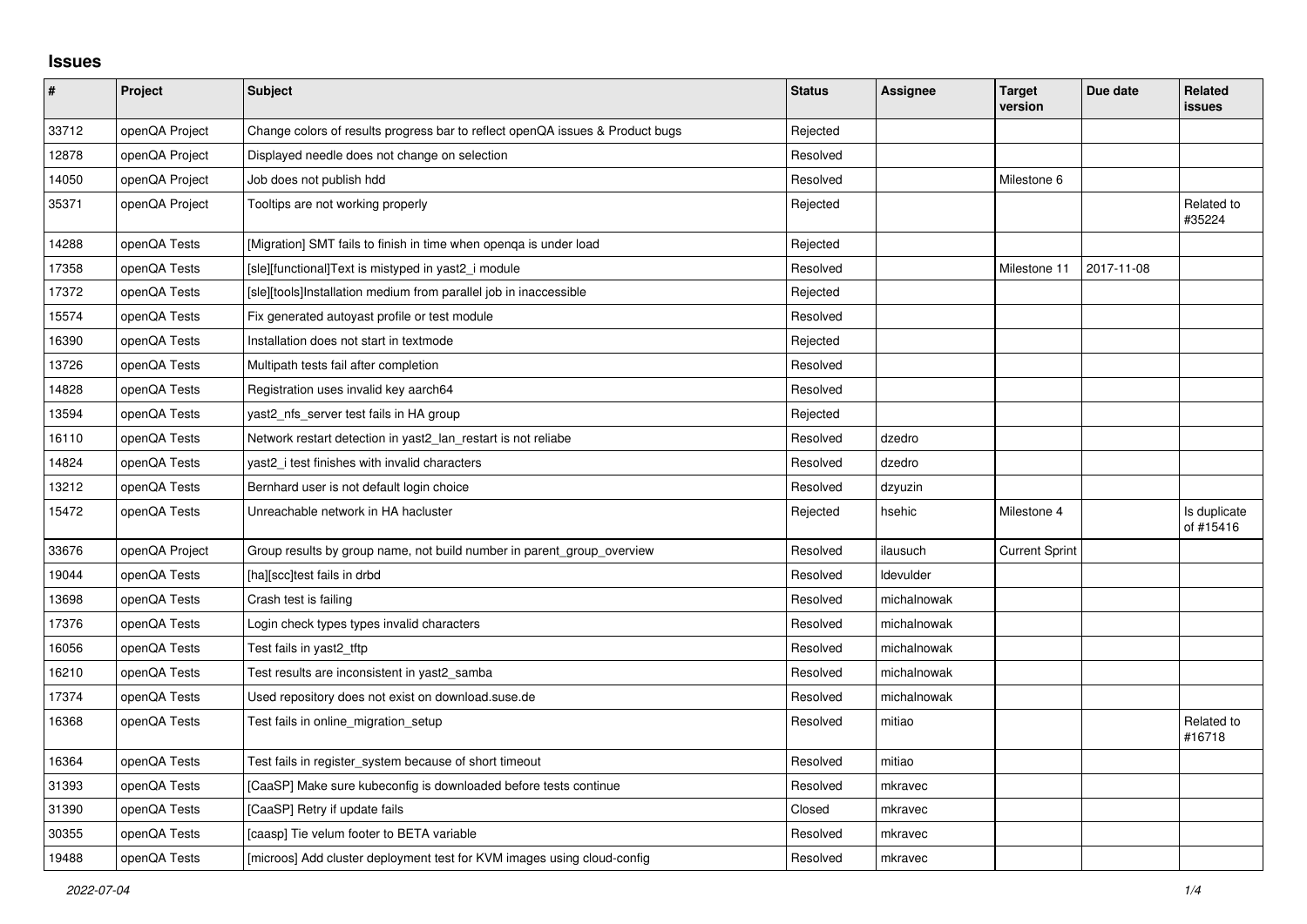| $\sharp$ | Project      | <b>Subject</b>                                                              | <b>Status</b> | <b>Assignee</b> | <b>Target</b><br>version | Due date | Related<br>issues |
|----------|--------------|-----------------------------------------------------------------------------|---------------|-----------------|--------------------------|----------|-------------------|
| 31588    | openQA Tests | [microos] Add MicroOS role test into openQA                                 | Closed        | mkravec         |                          |          |                   |
| 33790    | openQA Tests | [microos] Add test for container registry                                   | Rejected      | mkravec         |                          |          |                   |
| 30802    | openQA Tests | [microos] Add test for kured reboot method                                  | Rejected      | mkravec         |                          |          |                   |
| 32365    | openQA Tests | [microos] Add test for release notes                                        | Resolved      | mkravec         |                          |          |                   |
| 33787    | openQA Tests | [microos] Add tests for add master nodes / removal of nodes                 | Resolved      | mkravec         |                          |          |                   |
| 31468    | openQA Tests | [microos] Cloud-config for VMX images has outdated repository               | Rejected      | mkravec         |                          |          |                   |
| 20462    | openQA Tests | [microos] Export logs from autoyast nodes                                   | Resolved      | mkravec         |                          |          |                   |
| 34528    | openQA Tests | [microos] Fix first login issue on VMX images                               | Resolved      | mkravec         |                          |          |                   |
| 34627    | openQA Tests | [microos] Fix race condition when using certificate that is still generated | Rejected      | mkravec         |                          |          |                   |
| 35278    | openQA Tests | [microos] Implement cluster deployment with cri-o instead of docker         | Resolved      | mkravec         |                          |          |                   |
| 20666    | openQA Tests | [microos] Improve transactional-update test                                 | Resolved      | mkravec         |                          |          |                   |
| 33094    | openQA Tests | [microos] Installation with different keyboard                              | New           | mkravec         |                          |          |                   |
| 34630    | openQA Tests | [microos] Make CaaSP mutexes smarter                                        | Resolved      | mkravec         |                          |          |                   |
| 30796    | openQA Tests | [microos] Make MicroOS tests more reliable                                  | Resolved      | mkravec         |                          |          |                   |
| 31786    | openQA Tests | [microos] Nonce does not match                                              | Resolved      | mkravec         |                          |          |                   |
| 35982    | openQA Tests | [microos] Properly check that nodes are UP after reboot                     | Rejected      | mkravec         |                          |          |                   |
| 16412    | openQA Tests | [microos] Rename distribution from CASP to CaaSP                            | Resolved      | mkravec         | Milestone 9              |          |                   |
| 19490    | openQA Tests | [microos] Set up stagings                                                   | Resolved      | mkravec         |                          |          |                   |
| 20908    | openQA Tests | [microos] Setup CaaSP 2.0 in openQA                                         | Resolved      | mkravec         |                          |          |                   |
| 20684    | openQA Tests | [microos] Split stack_controller tests into modules                         | Resolved      | mkravec         |                          |          |                   |
| 19468    | openQA Tests | [microos] test fails in oci_install                                         | Resolved      | mkravec         |                          |          |                   |
| 33730    | openQA Tests | [microos] Test fails to find conformance test results                       | Resolved      | mkravec         |                          |          |                   |
| 35613    | openQA Tests | [microos] Test fails to reboot                                              | Closed        | mkravec         |                          |          |                   |
| 20686    | openQA Tests | [microos] Test for cluster updates                                          | Resolved      | mkravec         |                          |          |                   |
| 33112    | openQA Tests | [microos] Test images-next                                                  | Resolved      | mkravec         |                          |          |                   |
| 35137    | openQA Tests | [microos] Test openQA workers realiability under load                       | Closed        | mkravec         |                          |          |                   |
| 27991    | openQA Tests | [microos] Test retry on failed orchestrations                               | Resolved      | mkravec         |                          |          |                   |
| 23420    | openQA Tests | [microos] Test that /var/lib/docker is on separate partition                | Resolved      | mkravec         |                          |          |                   |
| 36135    | openQA Tests | [microos] Update cloud-config ntp section                                   | Rejected      | mkravec         |                          |          |                   |
| 31519    | openQA Tests | [microos] Update repository is ready in transactional-update test on kubic  | Resolved      | mkravec         |                          |          |                   |
| 34672    | openQA Tests | [microos] Use mixed case for node names                                     | Resolved      | mkravec         |                          |          |                   |
| 35530    | openQA Tests | [microos] Worker nodes fail to login after reboot                           | Resolved      | mkravec         |                          |          |                   |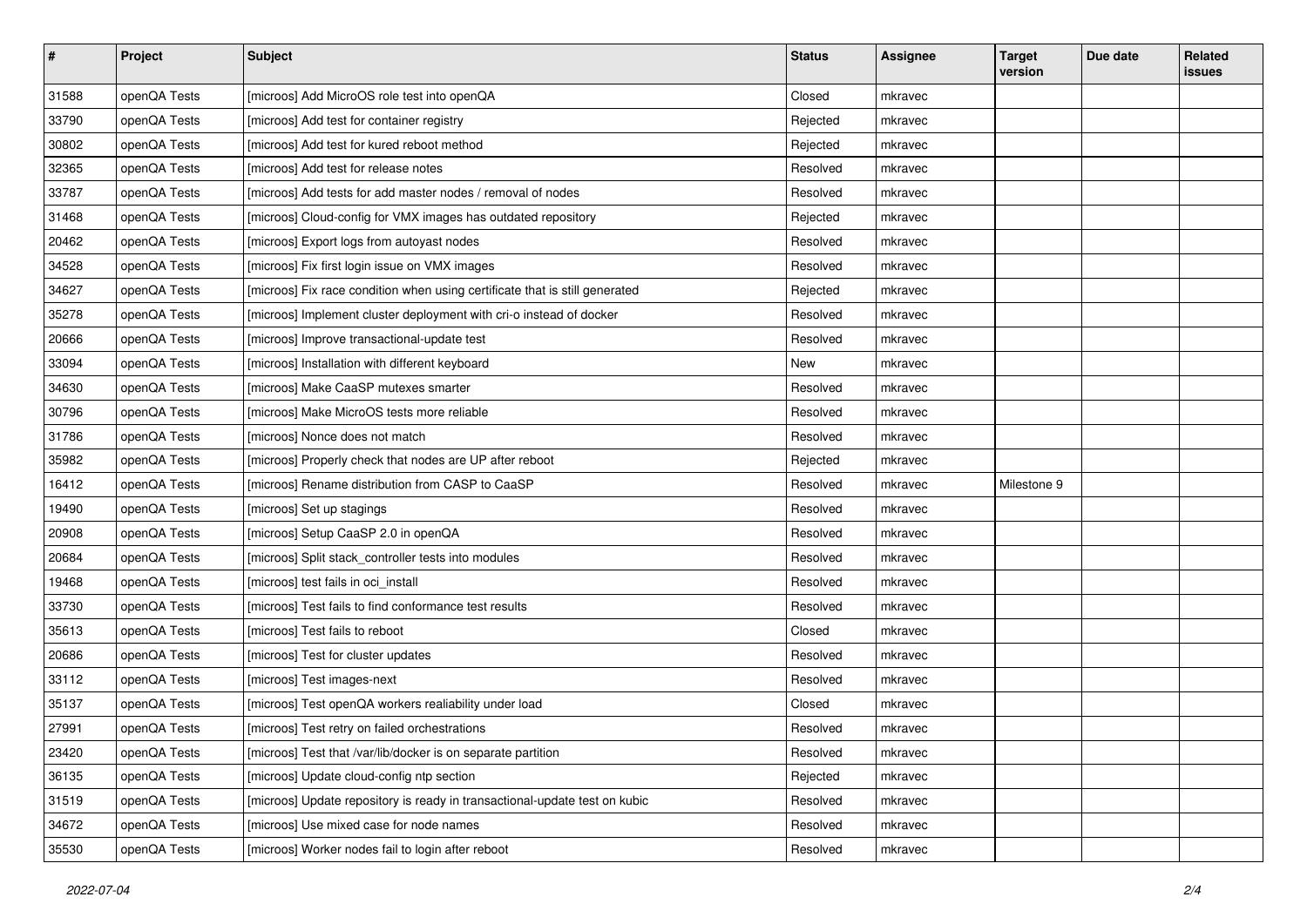| $\sharp$ | Project        | <b>Subject</b>                                                                                               | <b>Status</b> | <b>Assignee</b> | <b>Target</b><br>version | Due date   | Related<br>issues         |
|----------|----------------|--------------------------------------------------------------------------------------------------------------|---------------|-----------------|--------------------------|------------|---------------------------|
| 9656     | openQA Tests   | Add name to RAID array during partitioning                                                                   | Closed        | mkravec         |                          |            |                           |
| 16612    | openQA Tests   | Autoyast installation does not have second stage on CaaSP                                                    | Resolved      | mkravec         |                          |            |                           |
| 14164    | openQA Tests   | Autoyast license test use wrong devices                                                                      | Resolved      | mkravec         |                          |            |                           |
| 11656    | openQA Tests   | Check that system can not be installed without accepting the license                                         | Resolved      | mkravec         |                          |            |                           |
| 11310    | openQA Tests   | fix failing update tests                                                                                     | Resolved      | mkravec         |                          |            |                           |
| 13214    | openQA Tests   | Next button is ignored in user_settings but works on second try                                              | Resolved      | mkravec         |                          |            | Related to<br>#14102      |
| 13210    | openQA Tests   | OpenQA is testing SP1 instead of SP2                                                                         | Closed        | mkravec         |                          |            | Is duplicate<br>of #13156 |
| 17546    | openQA Tests   | Set up SLES-JeOS-SP3 in openQA                                                                               | Resolved      | mkravec         |                          |            |                           |
| 16212    | openQA Tests   | Test fails in vnc_two_passwords                                                                              | Resolved      | mkravec         |                          |            |                           |
| 16054    | openQA Tests   | Test fails in yast2_nis after job restart                                                                    | Resolved      | mkravec         |                          |            |                           |
| 9526     | openQA Tests   | Use tests not specific to JeOS for all SUSE distributions                                                    | Resolved      | mkravec         |                          |            |                           |
| 13708    | openQA Tests   | xterm fails to start during sleep                                                                            | Resolved      | mkravec         |                          |            |                           |
| 13596    | openQA Tests   | yast2 sw_single command fails with segmentation fault                                                        | Rejected      | mkravec         |                          |            |                           |
| 13784    | openQA Tests   | yast2_ftp test is failing on invalid certificate                                                             | Resolved      | mkravec         |                          |            |                           |
| 13700    | openQA Tests   | yast2_i test failing on low timeout                                                                          | Resolved      | mkravec         |                          |            |                           |
| 13710    | openQA Tests   | yast2_lan fails on script_sudo matching previous password prompt                                             | Resolved      | mkravec         |                          |            |                           |
| 16098    | openQA Tests   | yast2_lan_restart test has soft_failures referencing fixed bugs                                              | Resolved      | mkravec         |                          |            |                           |
| 11816    | openQA Project | Openqa jobs won't start after updating perl-json-xs to verison 3.02                                          | Resolved      | nadvornik       |                          |            |                           |
| 32977    | openQA Tests   | [functional][yast][y]Release notes content is not really checked                                             | Resolved      | okurz           | Milestone 15             | 2018-03-27 |                           |
| 17396    | openQA Tests   | [sle][functional] gensslcert times out after 600s because it cannot find a suitable prime number             | Resolved      | okurz           | Milestone 13             |            | Is duplicate<br>of #19536 |
| 16216    | openQA Tests   | [sles][functional] gedit can be unreliable trying to close the "save"-dialog (wait_screen_change)            | Resolved      | okurz           |                          |            |                           |
| 17420    | openQA Tests   | [sles][functional][s390x] Test fails in vnc_two_passwords                                                    | Resolved      | okurz           |                          |            |                           |
| 14198    | openQA Tests   | [sles][functional]Licenses are not displayed for add-ons installed from network                              | Resolved      | okurz           |                          |            |                           |
| 18554    | openQA Tests   | [tools] DIE short read for zire data                                                                         | Rejected      | okurz           |                          |            |                           |
| 19624    | openQA Tests   | File '/repodata/repomd.xml' not found on medium                                                              | Rejected      | okurz           |                          |            | Is duplicate<br>of #19470 |
| 13600    | openQA Tests   | Shutdown action is not completed                                                                             | Resolved      | okurz           |                          |            |                           |
| 15586    | openQA Tests   | Tar fails because file changed during archive creation                                                       | Resolved      | okurz           |                          |            |                           |
| 15578    | openQA Tests   | Test fails in glxgears - command does not exist because packagekit was masked during package<br>installation | Resolved      | okurz           | Milestone 4              |            | Related to<br>#13004      |
| 17844    | openQA Tests   | Test mysql_srv is not reliable                                                                               | Resolved      | okurz           |                          |            |                           |